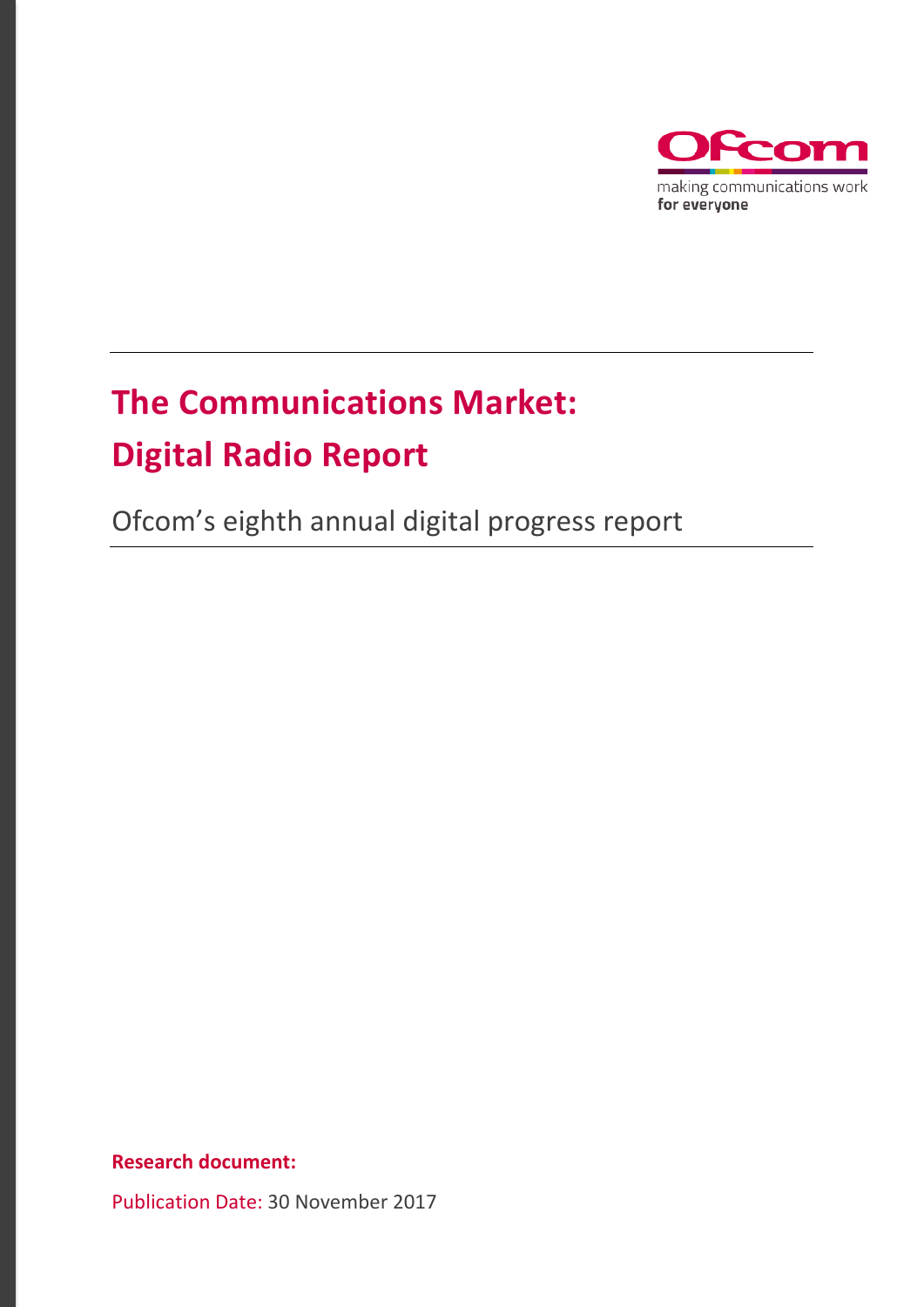# About this document

This report is Ofcom's eighth annual publication on the progress of digital radio in the UK. It is intended to provide an update on the availability, take-up, listening patterns, and attitudes towards digital radio, as originally requested by Government in 2010 as part of its Digital Radio Action Plan.

This report primarily uses data from RAJAR and Ofcom's own consumer research; it serves as a reference tool for industry, stakeholders and consumers. We have published the data in an interactive tool, which is available at: [https://www.ofcom.org.uk/research-and-data/tv-radio-and](https://www.ofcom.org.uk/research-and-data/tv-radio-and-on-demand/radio-research/digital-radio-reports/digital-radio-report-2017-interactive-data)[on-demand/radio-research/digital-radio-reports/digital-radio-report-2017-interactive-data](https://www.ofcom.org.uk/research-and-data/tv-radio-and-on-demand/radio-research/digital-radio-reports/digital-radio-report-2017-interactive-data)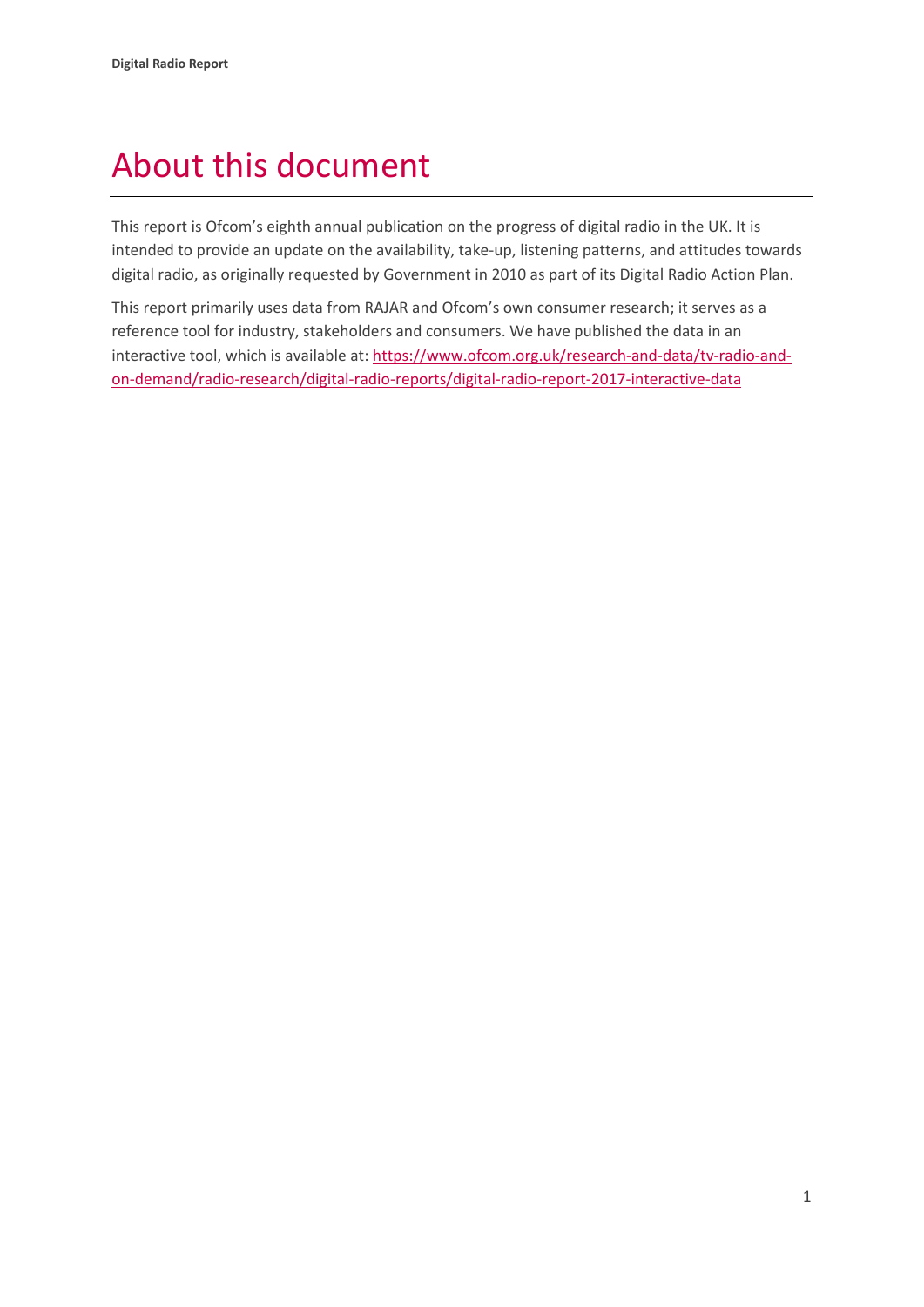# Executive summary

# **Basis of report publication**

In July 2010 the Government launched its Digital Radio Action Plan. [1](#page-2-0) As part of this, it requested that Ofcom produce an annual review of the digital radio market. The Action Plan was launched to ensure that if and when digital switchover occurs in radio, it can be delivered at a time when the market is ready, and in a way that protects the needs of listeners.

The Government stated that it would consider a decision on whether to set a date for digital radio switchover when the following criteria were met:

- when 50% of all radio listening is via digital platforms; and
- when national DAB<sup>[2](#page-2-1)</sup> coverage is comparable to FM, and local DAB reaches 90% of the population and all major roads.

The Action Plan was finalised in November 2013, and on 16 December 2013 the Government announced that while there had been steady growth in digital listening, it was not yet the time to commit to a switchover. The last version of the Digital Radio Action Plan was published in January 2014.

Although the Action Plan has concluded, Ofcom continues to monitor digital radio coverage, take-up and attitudes. This is Ofcom's eighth Digital Radio Report. It serves as an update to the data points in the previous reports that were produced as part of the Action Plan. It looks at availability and coverage, current take-up and listening patterns, and draws on Ofcom's consumer research to cover attitudes to, and awareness of, digital radio.

In this report 'digital radio' is used in its broadest sense to include all platforms and technologies that allow listeners to access digital radio services. This includes DAB, internet-delivered radio services and radio services available via television platforms (e.g. Freeview, Sky and Virgin).

This year we are using an interactive data visualisation tool to present the data, alongside the executive summary in this document, to improve the way we present data. This gives the ability to explore the data on digital radio in greater depth and create customised views. The tool can be found here: [https://www.ofcom.org.uk/research-and-data/tv-radio-and-on-demand/radio](https://www.ofcom.org.uk/research-and-data/tv-radio-and-on-demand/radio-research/digital-radio-reports/digital-radio-report-2017-interactive-data)[research/digital-radio-reports/digital-radio-report-2017-interactive-data](https://www.ofcom.org.uk/research-and-data/tv-radio-and-on-demand/radio-research/digital-radio-reports/digital-radio-report-2017-interactive-data)

## **Data sources**

 $\overline{a}$ 

This report uses a range of data drawn from the following sources:

• RAJAR data on radio listening and DAB radio take-up (Q3 2017).

<span id="page-2-0"></span><sup>&</sup>lt;sup>1</sup> The Digital Radio Action Plan is available here:

<https://www.gov.uk/government/publications/digital-radio-action-plan>

<span id="page-2-1"></span><sup>&</sup>lt;sup>2</sup> DAB stands for digital audio broadcasting, which is the digital radio broadcast technology adopted in the UK.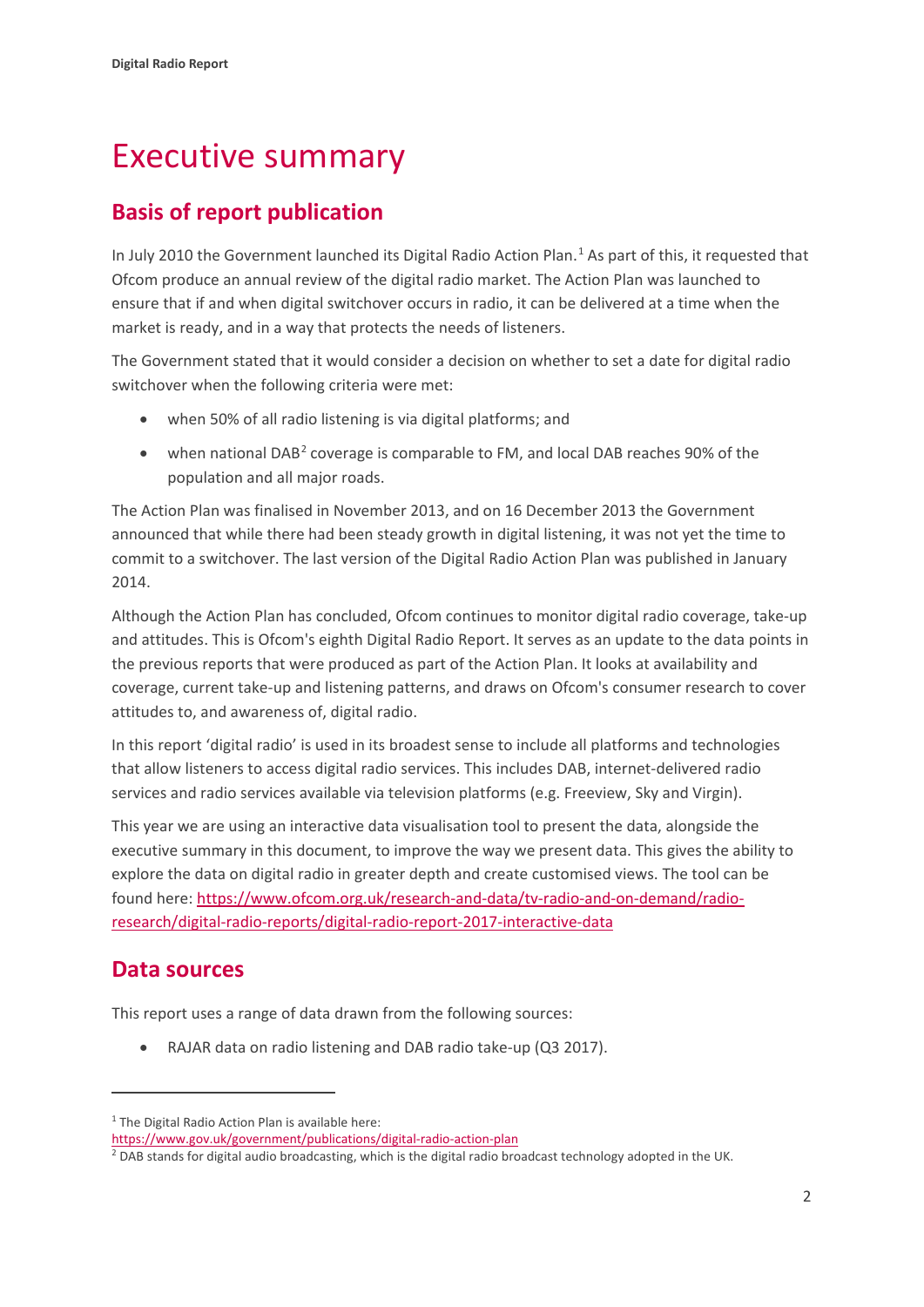- Ofcom Technology Tracker research data<sup>[3](#page-3-0)</sup> take-up of services and devices (note that DAB radio set take-up is taken from RAJAR), location of radio sets in the home, awareness of digital radios and devices that can be used to receive digital radio, experiences of digital radio, and likelihood of purchasing DAB sets.
- Ofcom licensing data local DAB coverage data, analogue coverage data and number of commercial radio stations, as of October 2017.
- BBC data BBC coverage and number of BBC radio stations, as of October 2017.
- Arqiva coverage data for national commercial DAB coverage, as of October 2017.
- GfK retail equipment sales statistics (year to Q3 2017).
- Society of Motor Vehicle Manufacturers and Traders (SMMT) data on the number of DAB radios in newly-registered cars (Q3 2017).

As with any survey data, Ofcom's Technology Tracker data are subject to an error margin; more information on this can be found in the Technical Report. [4](#page-3-1)

The position of the radio section in Ofcom's Technology Tracker was changed in the 2017 survey. It is likely that this change has had some impact on trend data, so year-on-year comparisons have not been provided.

## **Key points**

 $\overline{a}$ 

#### **Figure 1: DAB coverage**

|          |              | <b>UK-wide BBC</b> | <b>UK-wide commercial DAB</b> |                      | Local DAB <sup>5</sup> |
|----------|--------------|--------------------|-------------------------------|----------------------|------------------------|
|          |              |                    | <b>Digital One</b>            | <b>Sound Digital</b> |                        |
| UK       | <b>Homes</b> | 97.4%              | 91.7%                         | 77.0%                | c. 90%                 |
|          | Major roads  | 87.4%              | 80.2%                         | 66.9%                | c. 76%                 |
| England  | <b>Homes</b> | 98.4%              | 94.8%                         | 80.7%                |                        |
|          | Major roads  | 94.5%              | 93.9%                         | 82.1%                |                        |
| Scotland | Homes        | 95.3%              | 81.7%                         | 65.4%                |                        |
|          | Major roads  | 69.1%              | 45.5%                         | 32.5%                |                        |

<span id="page-3-0"></span><sup>3</sup> The Ofcom Technology Tracker is conducted across varying waves of research, referred to in this report as Q2 for 2012-2014 (conducted May-July), and H2 for 2015-2017 (conducted July-September in 2015 and 2016, and July-August in 2017).<br><sup>4</sup> The Ofcom Technology Tracker Half 2 2017 Technical Report:

<span id="page-3-2"></span><span id="page-3-1"></span>[https://www.ofcom.org.uk/\\_\\_data/assets/pdf\\_file/0022/107365/Tech-Tracker-Technical-Report-H2-2017.pdf](https://www.ofcom.org.uk/__data/assets/pdf_file/0022/107365/Tech-Tracker-Technical-Report-H2-2017.pdf) <sup>5</sup> Local DAB figures are estimated as details for the last few local DAB transmitters were being finalised when this report was published. We will publish updated figures in due course.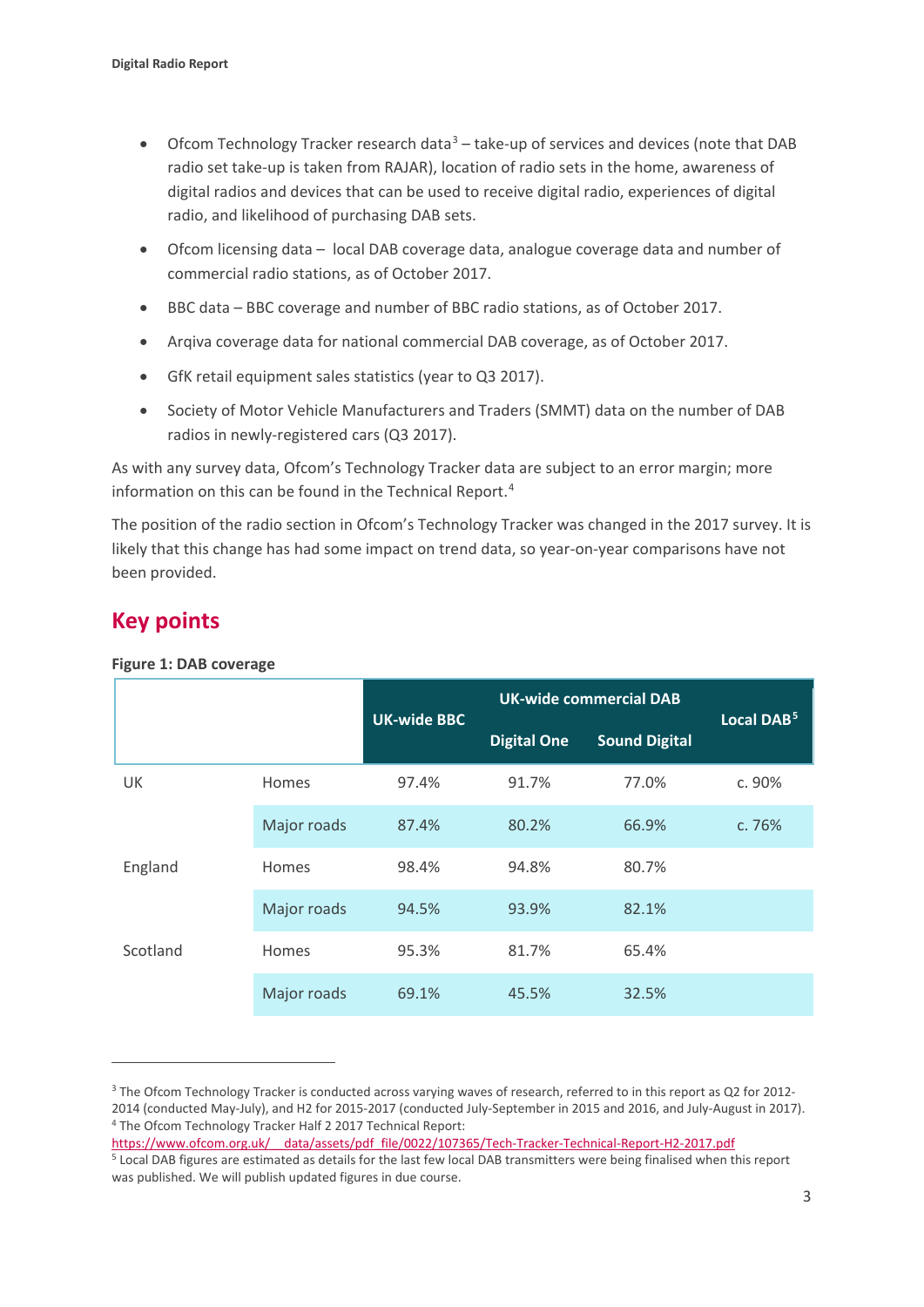|                           |             |                    | <b>UK-wide commercial DAB</b> |                      | Local DAB <sup>5</sup> |
|---------------------------|-------------|--------------------|-------------------------------|----------------------|------------------------|
|                           |             | <b>UK-wide BBC</b> | <b>Digital One</b>            | <b>Sound Digital</b> |                        |
| Wales<br>Northern Ireland | Homes       | 92.2%              | 67.5%                         | 52.0%                |                        |
|                           | Major roads | 78.1%              | 53.3%                         | 34.8%                |                        |
|                           | Homes       | 87.3%              | 85.4%                         | 56.8%                |                        |
|                           | Major roads | 79.3%              | 86.9%                         | 55.0%                |                        |

#### **Figure 2: Take-up and consumption of digital radio**

|                                         | 2017  | 2016  |
|-----------------------------------------|-------|-------|
| Household DAB radio take-up             | 61%   | 57%   |
| Household internet take-up              | 89%   | 86%   |
| Household TV take-up                    | 97%   | 95%   |
| Digital share of total radio listening  | 48.8% | 45.5% |
| DAB share of total digital listening    | 73.6% | 71.1% |
| Online share of total digital listening | 16.3% | 17.6% |
| TV share of total digital listening     | 10.0% | 11.3% |

#### **DAB coverage and availability varies throughout the UK**

 $\overline{a}$ 

Digital radio services are available through DAB, television and the internet. Coverage of DAB in particular varies: as shown in Figure 1, there are considerable differences between the UK nations. The number of local DAB digital radio services available also varies across the UK. In total there are 337 radio stations broadcasting on DAB. Of these, 31 are UK-wide commercial services and 11 are BBC UK-wide stations. The total number of DAB stations ranges from 264 broadcasting in England, to 7[6](#page-4-0) in Scotland, 62 in Wales and 53 in Northern Ireland.<sup>6</sup> There are 595 radio stations broadcasting on analogue, including three UK-wide commercial stations and five UK-wide BBC stations.

<span id="page-4-0"></span> $6$  The national stations broadcast in all four nations, and some local stations broadcast in more than one nation, so the nations' totals do not add up to the overall total.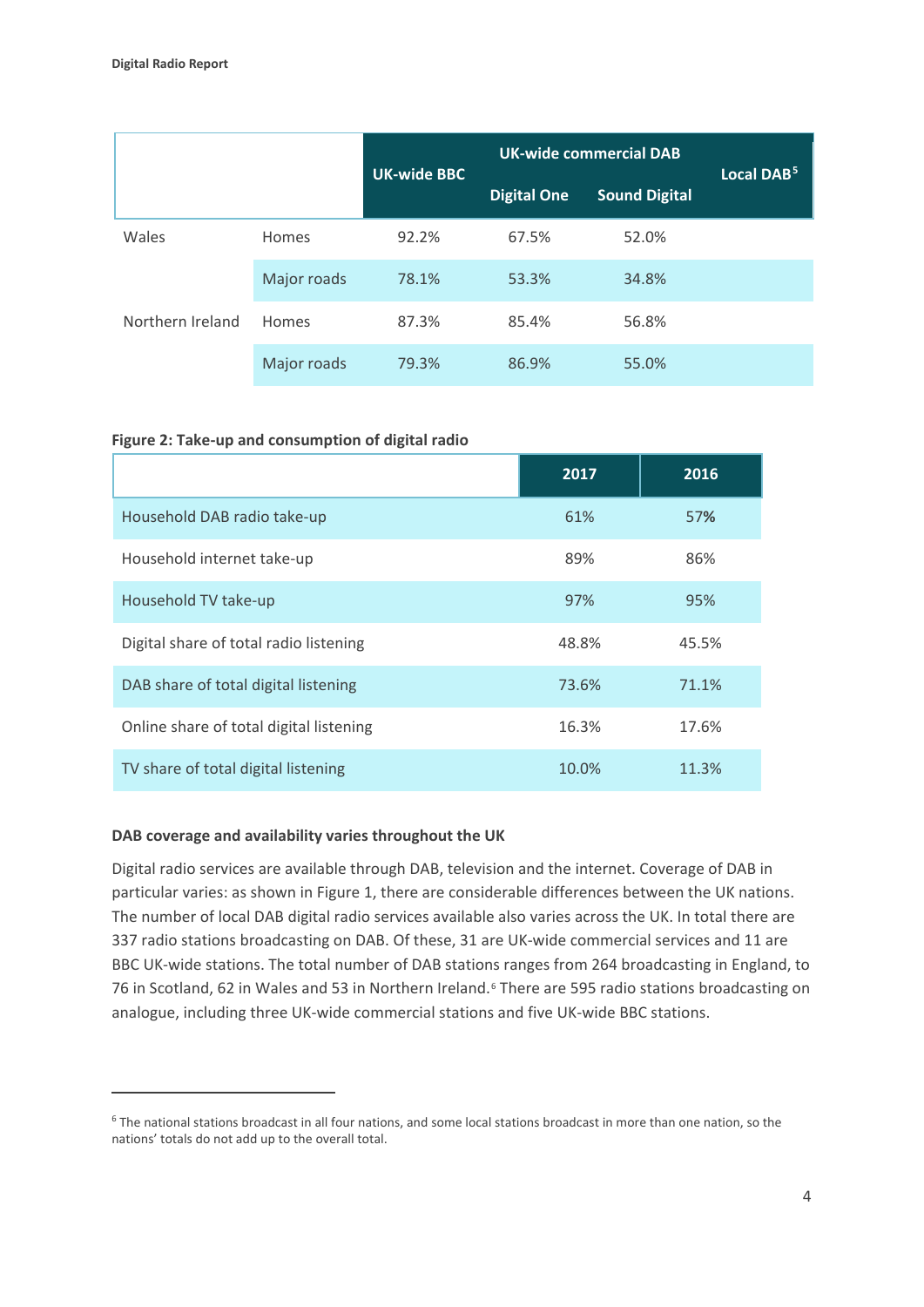$\overline{a}$ 

Television and internet services are widely available across the UK.[7](#page-5-0) The range and number of radio services available on digital TV platforms varies by platform and location. As an example of the volume of radio stations available online, the database of stations available on TuneIn (an online service which streams live radio content through a browser or app) included around 120,000 internationally accessible stations in November 2017.

## **Almost three-quarters of both analogue and DAB listeners are aged over 35, compared to 57% of online listeners**

Nine in ten adults listen to the radio each week, and this ranges from 83% of 15-24s to 94% of 55- 64s. Almost half of the time spent listening to any radio (48.8%) is now through a digital platform. However, the availability of 31 UK-wide commercial stations on DAB, compared to just three on analogue, means that 74.4% of listening to these services is through digital. This is compared to 50.8% of listening that is digital for the BBC UK-wide services. Most digital listening is through DAB, with almost three-quarters of digital hours (73.6%) coming from this platform. Lower proportions of digital listening are via the internet (16.3%) and through the television (10.0%).

There are similarities in the age profile of those who listen through an analogue radio set and those who listen through a DAB radio; more than seven in ten of both types of listener are aged over 35 (72% of analogue listeners and 73% of DAB listeners). This contrasts with online radio listeners, of whom 43% are aged under 35. The split between men and women is similar across most platforms, with the exception of DTV, where 58% of listeners are female.

### **Although digital share of listening across the UK is now just under 50%, it ranges from 31% in Northern Ireland to more than 60% in parts of England**

There are differences across the country in terms of the proportion of hours that are consumed through a digital platform. The lowest digital share of listening is in Northern Ireland, where less than a third (31.2%) of hours are listened to digitally. This contrasts with Berkshire, in south-east England, where 60.4% of listening is through a digital platform.

There are only two digital-only stations that reach more than two million listeners: BBC 6 Music (2.4 million adults, 4.5% of the population) and BBC Radio 4 Extra (2.2 million adults, 4.0% of the population). The highest-ranked commercial digital-only station is Kisstory with 1.8 million listeners per week (3.3% of the population). Listeners to UK-wide analogue services broadcast solely on AM rather than on FM are taking advantage of the improved sound quality available on digital platforms.[8](#page-5-1) For example, BBC Radio 5 Live, available on AM but not on FM, has a greater proportion of its hours attributed to digital platforms (57%). Similarly, the BBC's World Service currently has limited analogue availability in the UK (BBC Radio 4 overnight only) but is available full-time on digital platforms, which results in 82% of its hours attributed to digital platforms.

<span id="page-5-0"></span><sup>7</sup> Coverage details can be found in Ofcom's *Connected Nations* Report: <https://www.ofcom.org.uk/research-and-data/multi-sector-research/infrastructure-research>

<span id="page-5-1"></span><sup>&</sup>lt;sup>8</sup> For technical reasons, sound quality for services broadcast using AM generally lags FM sound quality and may be more subject to interference.